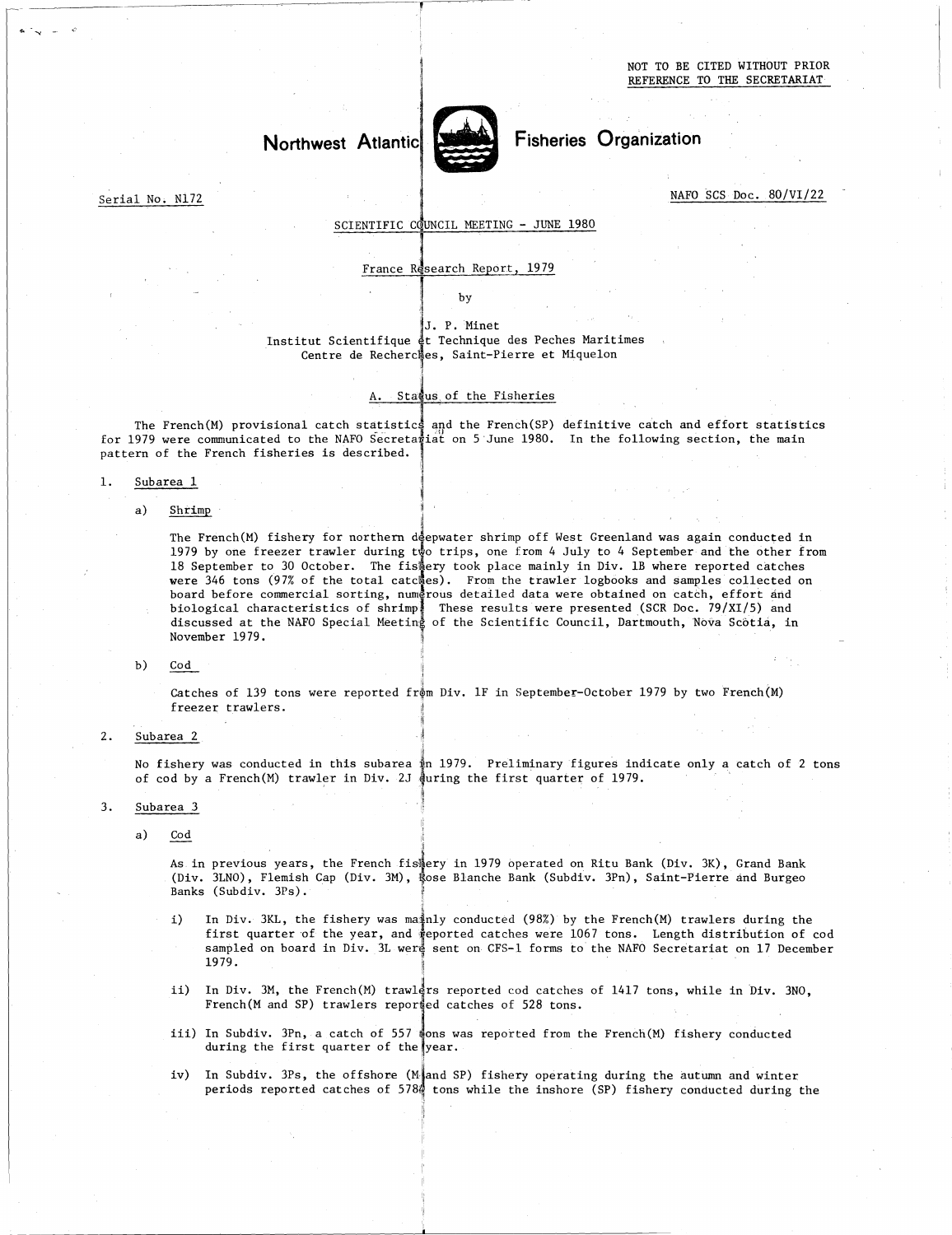summer period reported cod catches of 495 tons. Length distribution sampled on board the French(M) trawlers in Subdiv. 3Ps were sent (on CFS-1 forms) to the NAFO Secretariat on .17 December 1979.

 $b)$ Squid

> In 1979, the squid *(Illex)* offshore fishery was conducted by French(M) trawlers in Div. 30 and Subdiv. 3Ps, in September-October. The inshore (SP) fishery was conducted in Subdiv. 3Ps from June to September. The reported catches were respectively 810 tons in the offshore fishery and 1846 tons in the inshore fishery. From the logbooks and samples collected on board before commercial sorting, numerous detailed data on catch, effort, discard and biological characteristics of squid were obtained from the offshore fishery. The same data were obtained in the inshore fishery from systematic sampling on the landings in St. Pierre. These combined results were presented (SCR Doc. 80/11/12) and discussed at the NAFO Special Meeting of the Scientific Council, Lisbon, Portugal, in February 1980. Previously, length distribution of squid sampled on board the French(M) trawlers in Div. 30 had been sent on CFS-1 forms to the NAFO Secretariat on 17 December 1979.

# $_{c}$ ) Yellowtail

Small catches were reported from the French(SP) trawlers in Div. 3N0 during the summer months (202 tons) and in Subdiv. 3Ps in spring and autumn (248 tons). Length distribution of this flounder in Div. 3NO sampled on the landings of two trawlers in St. Pierre were sent on CFS-1 forms to the NAFO Secretariat on 17 December 1979. **Controller**  $\mathcal{A} \subset \mathcal{C}$  , we get  $\mathcal{A}$  .  $\chi\to\chi$ 

Australian de

 $\hat{\psi}$  and  $\hat{\psi}_T$ 

# $d)$ Redfish

In 1979, French(SP) trawlers had a small directed fishery on redfish in Subdiv. 3Pn in February (58 tons) and in Subdiv. 3Ps in June and July (65 tons). By-catches were also reported by French(M) trawlers fishing for cod in Div. 3P.

# American plaice

Small catches were reported from the French(SP) trawlers operating in Div. 3LNO in summer (112 tons) and in Subdiv. 3Ps during autumn and winter (45 tons). Length distribution of American plaice in Div. IL sampled on board the French(M) trawlers and in.Div. 3N sampled in St. Pierre on landings,.of ' French(SP) trawlers were sent on CFS-1 forms to the NAFO Secretariat on 17 December 1979. In 1<br>
(58<br>
Fren<br>
e) Amer<br>
a) As 1<br>
As 1<br>
As 1<br>
As 1<br>
As 1<br>
As 1<br>
As 1<br>
As 1<br>
As 1<br>
As 1<br>
As 1<br>
As 1<br>
As 1<br>
As 1<br>
Allenger As 2<br>
Allenger As 2<br>
Allenger As 2<br>
Allenger As 2<br>
Allenger As 2<br>
Allenger As 2<br>
As 1<br>
As 1<br>
As 1<br>
A Free<br>
e) <u>American</u><br>
Smail<br>
tons<br>
plane<br>
Dec<br>
Subarea<br>
a) Cod<br>
As<br>
of

As in previous years, the French(M and SP) fishery operated mainly in 1979 in the eastern Gulf of St. Lawrence (Div. 4R) and on Scatari Bank (Subdiv. 4Vn).

- In Div. 4R, the fishery was conducted during the first five months of the year by the  $\bf{i}$ ) French(M) trawlers (11,040 tons) and St. Pierre trawlers (2170 tons). Length distribution of cod in Div. 4R sampled on board four French(M) trawlers and on landings of one French (SP) trawler in St. Pierre were sent on CFS-1 forms to the NAFO Secretariat on 17 December 1979.
- ii) In Subdiv. 4Vn, the fishery took place mainly at the same period. The reported catches were respectively 2074 tons for the French(M) trawlers and 838 tons for the French(SP) trawlers; Length distribution of cod in Subdiv. 4Vn sampled on board three French(M) trawlers and on landings of one French(SP) trawler in St. Pierre were sent on CFS-1 forms to the NAFO Secretariat on 17 December 1979.

American plaice, witch flounder and haddock were reported as by-catches in the cod fishery in Div. 4RS. Length distribution of these three species sampled on board the French(M) trawlers were sent on CFS-1 forms to the NAFO Secretariat on 17 December 1979.

b) Squid

The 1979 squid *(Illex)* fishery was mainly conducted on the Scotian Shelf (Div. 4W) by four French(M) freezer trawlers from 19 August to 29 September. The reported catches were 1926 tons. Here again, from the trawlers logbooks and samples collected on board before commercial sorting, numerous detailed data on catch, effort, discard and biological characteristics on squid were obtained. These results were presented (SCR Doc. 80/11/12) and discussed at the NAFO Special Meeting, Lisbon, Portugal, in February 1980. Previously, length distribution of squid sampled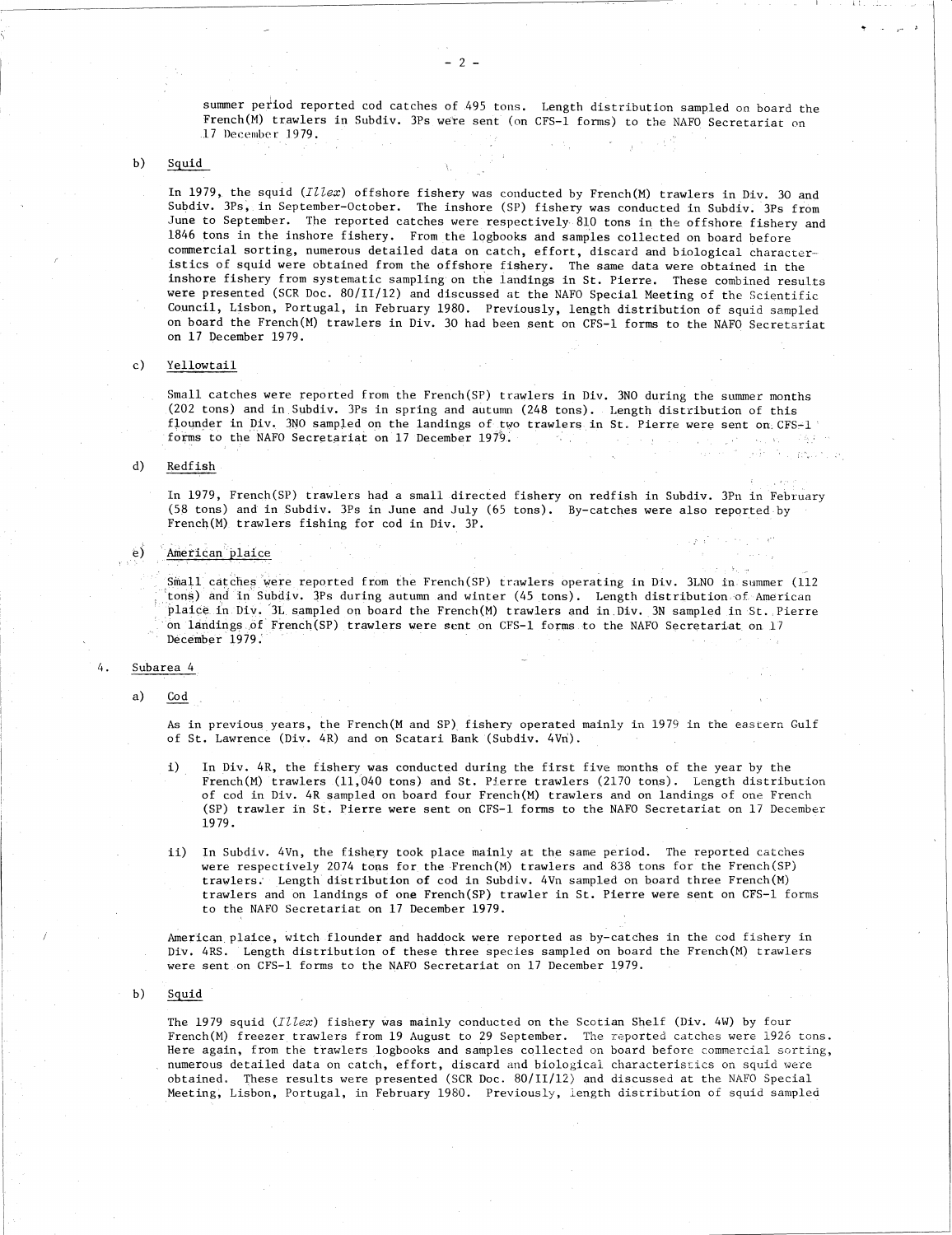on board two French(M) trawlers in Div. 4W had been sent on CFS-1 forms to the NAFO Secretariat on 17 December 1979.

Redfish  $c)$ 

> In 1979, the French(SP) trawlers had a small directed fishery in Div. 4R in July. The catches reported were 51 tons. By-catches of redfish in the French(M) cod fishery were also reported (49 tons) from Div. 4R during the first quarter of the year. Length distribution of redfish sampled on board two French(M) trawlers and on landings of one French(SP) trawler were sent on CFS-1 forms to the NAFO Secretariat on 17 December 1979.

# B. Special Research Studies

# Statistical Area 0

Research was carried out in Div. OB in September-October 1979 during a survey of the R/V *Thalassa.*

on CFS-1 TOTMS to the<br>Statistical Area 0<br>Research was carried out<br>a) Hydrographic studies<br>In this division, ar<br>350 m. Temperatures In this division, arctic waters were distributed from 30-50 meters depth down to the level of 350 m. Temperatures were ranging between -1.5 to 0°C. Below this level, the Atlantic water mass (temperatures between 0.and 2.5°C) was present. The relationships between this thermic structure and distribution of the northern deepwater shrimp was presented (SCR Doc. 79/XI/6) during the Special Meeting of the Scientific Council, Dartmouth, Nova Scotia, in November 1979.

During this survey, biological characteristics of the shrimp *Pandalus borealis* were studied.  $b)$ The results on population structure and on minimum biomass estimates were presented respectively in SCR Doc. 79/XI/8 and 79/XI/6 during the November Special Meeting. To summarize, it was indicated that three components were present in the stock: the first group consisted of males with mean length of 22.5 mm, the second group was composed of males, transitionals and females with mean length of 26.5 mm, and the third of ovigerous females at 30.5 mm. The minimum trawlable biomass estimated from the random stratified method was 2500 tons in Div. OB, that is able biomass estimate<br>
consistant with the<br>
Selected Papers No.<br>
Subarea 1<br>
During the same September<br>
a) Hydrographic studies<br>
Two transects (10 an<br>
influence of the Wes consistant with the value of 3500 tons found during the 1977 survey of the R/V *Cryos* (ICNAF Selected Papers No. 4, 1978).

# $2.$ Subarea 1

During the same September-October survey of the R/V *Thalassa,* Div. 1B was studied.

Two transects (10 and 8 stations) were occupied in the Davis Strait, indicating clearly the influence of the West Greenland current on shrimp distribution and abundance. Results were presented in SCR Doc. 79/XI/6 indicating that the best catches were obtained between 2.2 and 4.1°C, from 200 to 400 m depth.

# b) Biological studies

During the same survey, biological data and biomass estimates were obtained on shrimp of Div. 1B, and presented in the documents cited above. Four groups were identified in the stock: a group of immatures at 10.5 mm mean  $\ell_c$ ; a second at 17.5 mm composed of males; a third at 21.5 mm composed of mixed males, transitionals and females; and the fourth at 27.5 mm of females. From this random stratified survey, the minimum exploitable biomass was estimated at 42,000 tons in this area, that is close to the estimate obtained from the commercial French catches using the area expansion method (46,000 to 52,000 tons), as indicated in SCR Doc. 79/XI/5.

 $3.1$ Subarea 2

> Very little research was carried out in this Subarea in 1979, mainly due to the bad weather conditions prevailing during the winter survey of the R/V *Cryos.* The objective of this survey being the study of the Labrador-Northeast Newfoundland cod stock complex, few days (28 January-4 February) were dedicated to Div. 2J (Hamilaton Bank), period during which it was possible to occupy only 4 trawling stations and 4 hydrographic stations.

# $4.$ Subarea 3

As in 1978 research was carried out during four surveys of the R/V *Cryos* in Div. 3KL (February), Div. 3NOPs (August), Subdiv. 3Pn (February) and Subdiv. 3Ps (March and October)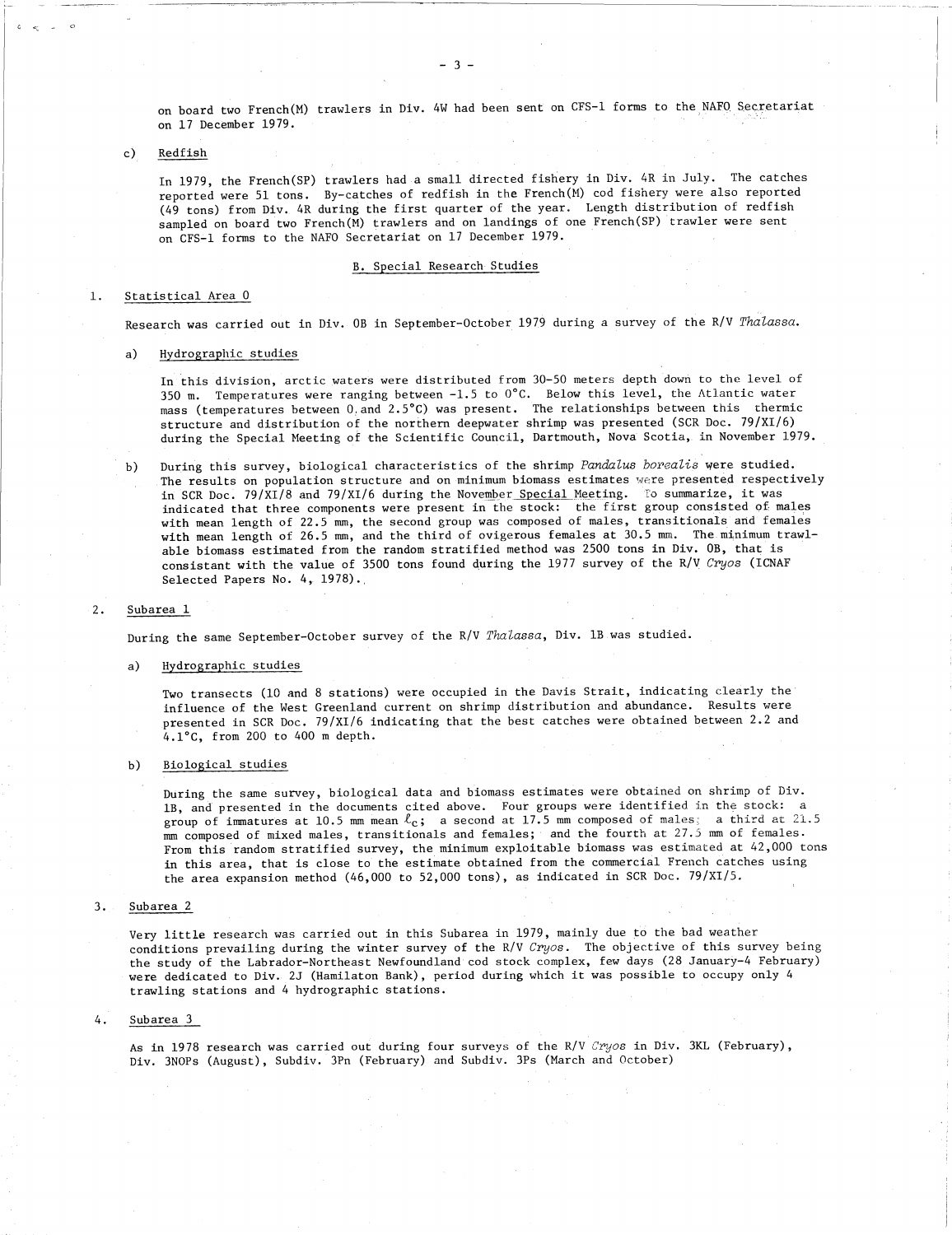$a)$ Hydrographic studies

- 1) On Ritu Bank (Div. 3K) and on the northern Grand Bank (Div. 3L), 22 hydrographic stations were occupied from 1-15 February. As in Div. 2J, no ice covered the area (surface temperatures arounc 0°C) no thermic gradient was identified as the water column and bottom temperatures were close to 2-3°C.
- In the southern parts of Div. 3NOPs (43° to 46° N and 47° to 55°W), 10 hydrographic  $11)$ stations were occupied from 4-9 August. The thermic structure was determined by a warm surface layer (15° to 21°C) of 30 to 50 m wide, under which the cold water mass from Labrador current region (0° to 5°C) was laying. These two adjacent water masses lead to a very important thermo clime generally located between 30 and 50 m, with more than a 10° change in temperature over a few meters.
- iii) On Rose Blanche Bank (Subdiv. 3Pn) 11 hydrographic stations were occupied from 22 to 24 February. No ice was observed and bottom temperatures ranged from 5 to 6°C, as noted ,during, the last winter.
- iv) On Saint-Pierre and Burgeo Banks (Subdiv. 3Ps), 107 hydrographic stations were occupied: 53 from 4-19 March and 54 from 12-31 October. In spring, the thermic conditions were very similar to those observed at the same period in the two previous years. From the surface to the level of about 100 m depth, temperatures were homogenous from -1° to 1°C. Below 200 m depth, relatively warm slope waters (5 to 8%) were still present and separated from the former layer by a strong thermic gradient at about 150 m depth. In autumn, 3 layers were clearly identified: a surface layer (0 to 35 m)of temperatures close to 10°C, an intermediate layer (50 to 100 m) of temperatures close to  $0^{\circ}$ C separated from the former by a very strong gradient, and a bottom layer (130 to 370 m) of temperatures close to  $6^{\circ}$ C. 53 from 4-19 1<br>
very similar 1<br>
surface to the<br>
Below 200 m dd<br>
from the form<br>
layers were c<br>
an intermedia<br>
by a very stree<br>
b) Biological studies<br>
i) Cod

On Ritu Bank (Div. 3K) the survey catch rates were greater than those observed in 1978. The mean yield was 528 kg per half-hour. The catch rates according to depth were as follows:

| er by a strong thermic gradient at about 150<br>identified: a surface layer (0 to 35 m) of<br>er (50 to 100 m) of temperatures close to 0 $^{\circ}$<br>adient, and a bottom layer (130 to 370 m) of |        |                       |                                              |
|------------------------------------------------------------------------------------------------------------------------------------------------------------------------------------------------------|--------|-----------------------|----------------------------------------------|
|                                                                                                                                                                                                      |        |                       |                                              |
|                                                                                                                                                                                                      |        |                       |                                              |
|                                                                                                                                                                                                      |        |                       |                                              |
|                                                                                                                                                                                                      |        |                       |                                              |
| 528 kg per half-hour. The catch rates acco:                                                                                                                                                          |        |                       | 3K) the survey catch rates were greater tham |
|                                                                                                                                                                                                      |        |                       |                                              |
| $250 - 300$ (m)                                                                                                                                                                                      |        |                       |                                              |
|                                                                                                                                                                                                      | $-623$ | - 558 (kg/half-hour). |                                              |
| $300 - 350$<br>-11                                                                                                                                                                                   | - 215  | 11                    |                                              |
| 350-400<br>>400                                                                                                                                                                                      | 164    | 11                    |                                              |
|                                                                                                                                                                                                      |        |                       |                                              |

The abundance of cod was larger in the northern part of the Bank (best yield of 3430 kg/ half-hour), but in the eastern and southern parts 'of the Bank large catches were also observed (respectively 1072 kg and 539 kg per half-hour).

A total of 4131 fish were measured and 405 otoliths sampled. Two modal appeared in the research catches (42 and 50 cm), representing the two predominant year-classes (1975 and .1974). However, the 1973 year-class was still abundant in the research catches.

The examination of the sexual stages indicated that most of the fish were in ripening or in prespawning conditions. The examination of 102 stomach contents was carried out, indicating that 60% of them were empty.

On Northern Grand Bank (Div. 3L), the research catch rates were lower than in Div. 3K but higher than those observed in 1978. The mean yield was 375 kg per half-hour. The catch rates according to depth were as follows:

| he sexual stages indicated that most of the<br>ns. The examination of 102 stomach content<br>were empty.             |        |                     |  |
|----------------------------------------------------------------------------------------------------------------------|--------|---------------------|--|
| mk (Div. 3L), the research catch rates were<br>served in 1978. – The mean yield was 375 kg<br>lepth were as follows: |        |                     |  |
|                                                                                                                      |        |                     |  |
| $150-200$ (m)                                                                                                        |        | - 49 (kg/half-hour) |  |
| $200 - 250$                                                                                                          | $-278$ |                     |  |
| $250 - 300$                                                                                                          | $-562$ | $^{\prime}$         |  |
| $300 - 350$                                                                                                          | - 74   | $^{\dagger}$        |  |
| 350-400                                                                                                              | -70    |                     |  |
|                                                                                                                      |        |                     |  |
| in the northern part of the Grand Bank<br>ıt                                                                         |        |                     |  |

Cod was more abundant in the northern part of the Grand Bank (best catch of 2036 kg/halfhour).

-4-

Cod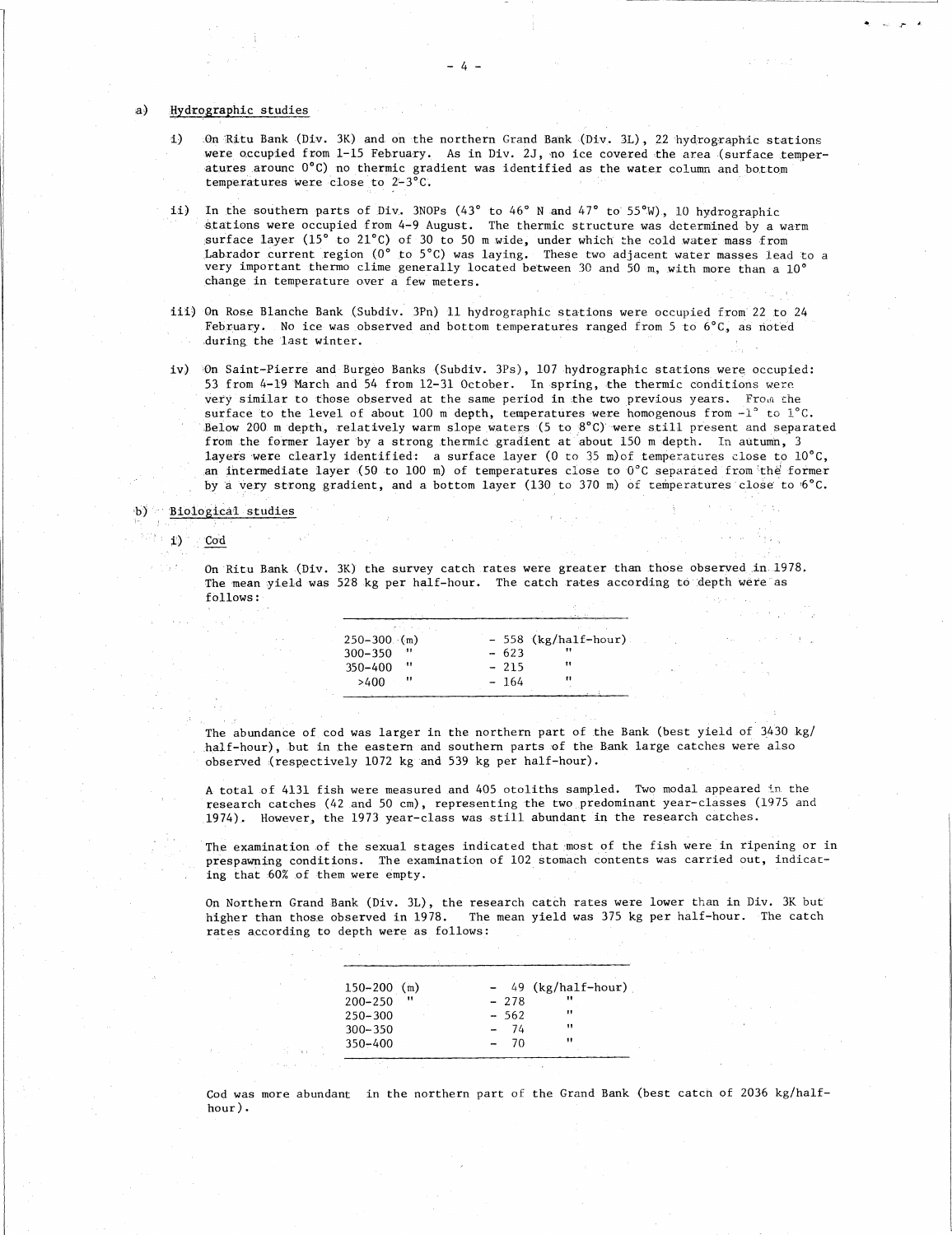A total of 1942 fish were measured and 240 otoliths sampled. Only one modal length (45 cm) appeared in the research catches. Here again, the 1973, 1974 and 1975 year-classes were predominant. The examination of the sexual stages and of the stomach contents (100 samples) indicated the same pattern as in Div. 3K.

On Rose Blanche Bank (Subdiv. 3Pn), cod was very scarce in late Febraury, as last year at the same period. It represented 21% of the total catch with a mean catch rate of 117 kg per half-hour.

A total of 866 fish were measured and 99 otoliths sampled. Three modes were apparent in the research catches (45 cm, 63 cm and 87 cm) and the 1972 and 1974 year-classes were dominant.

On St. Pierre and Burgeo Banks (Subdiv. 3Ps), the mean catch rates were respectively 65 kg and 57 kg per half-hour in spring and autumn.

A total of 1790 and 1711 fish were measured at the two seasons and 550 and 531 otoliths sampled. One modal length was observed in the research catches (50 cm in spring and 54 cm in autumn). In both seasons, the 1973 and 1974 year-classes were dominant, while the 1976 and 1977 year-classes were relatively poor, indicating bad recruitment in this stock.

Assessments on the status of this stock indicated it was still at a low level, considerably under the equilibrium level (MSY =  $60,000$  tons) since fishing at  $F_{max}$  produced only catches of 28,000 tons (1980 TAC).

# ii) Squid

 $0.56$ 

During the research survey of the R/V *Cryos* in October 1979, squid *(Illex)* was the most abundant species on the St. Pierre and Burgeo Banks (Subdiv. 3Ps). The mean catch rate was 118 kg per half-hour. From this random-stratified survey, the minimum trawlable biomass of squid was estimated at 70,000 tons in 3Ps, after correction taking into account the emigration rate. These data combined with the biological characteristics of the species were presented (SCR Doc. 80/11/11) and discussed at the Lisbon Special Meeting.

# iii) Redfish

On Burgeo and St. Pierre Banks (Subdiv. 3Ps), redfish was mainly observed in the spring research catches, the mean catch rates being 179 kg per half-hour compared with only 35 kg per half-hour in autumn. From length measurements, it appeared that most of the fish were ranging between 15 and 25 cm (85% and 86% in the two surveys). One modal length (19 cm) was observed during the two seasons, with however a second mode during the fall (32 cm for males and 38 cm for females).

# iii)<br>5. Subarea 4<br>Research

Research was carried out during a survey of the R/V *Cryos* in the Gulf of St. Lawrence (Div. 4R), from 11 to 26 January 1979.

# Hydrographic studies a)

As during the winter of 1978, the eastern Gulf of St. Lawrence was again free of ice during the survey. However, during the second week of February, this area was completely covered with ice. In this division, 41 hydrographic stations were occupied. Most of the surface temperatures ranged between -0.5 and -1.0°C. As in the previous survey, the cold water layer extended down to 60-75 m deep, but with a more important thermic gradient located between 100 and 200 m.

# $b)$ Biological studies

In Div. 4R, 38 trawling stations were occupied during this survey, 17 using a research trawl with 50 mm mesh in the codend and 21 using the same trawl with 140 mm mesh in the codend, in order to carry out a new selectivity study.

In the research catches, cod represented 91% of the total and the mean catch rate was 1428 kg per half-hour. The catch rates according to depth were as follows:

| selectivity study. |     |      |                       | tations were occupied during this survey<br>dend and 21 using the same trawl with 140 |
|--------------------|-----|------|-----------------------|---------------------------------------------------------------------------------------|
|                    |     |      |                       | cod represented 91% of the total and the<br>rates according to depth were as follows  |
| <100               | (m) |      | $3100$ (kg/half-hour) |                                                                                       |
| $100-150$ .        |     | 1613 |                       |                                                                                       |
| 150-200            |     | 1490 |                       |                                                                                       |
| 200–250            |     | 657  |                       |                                                                                       |
| 250-300            |     | 443. |                       |                                                                                       |
|                    |     |      |                       |                                                                                       |
|                    |     |      |                       |                                                                                       |
|                    |     |      |                       |                                                                                       |